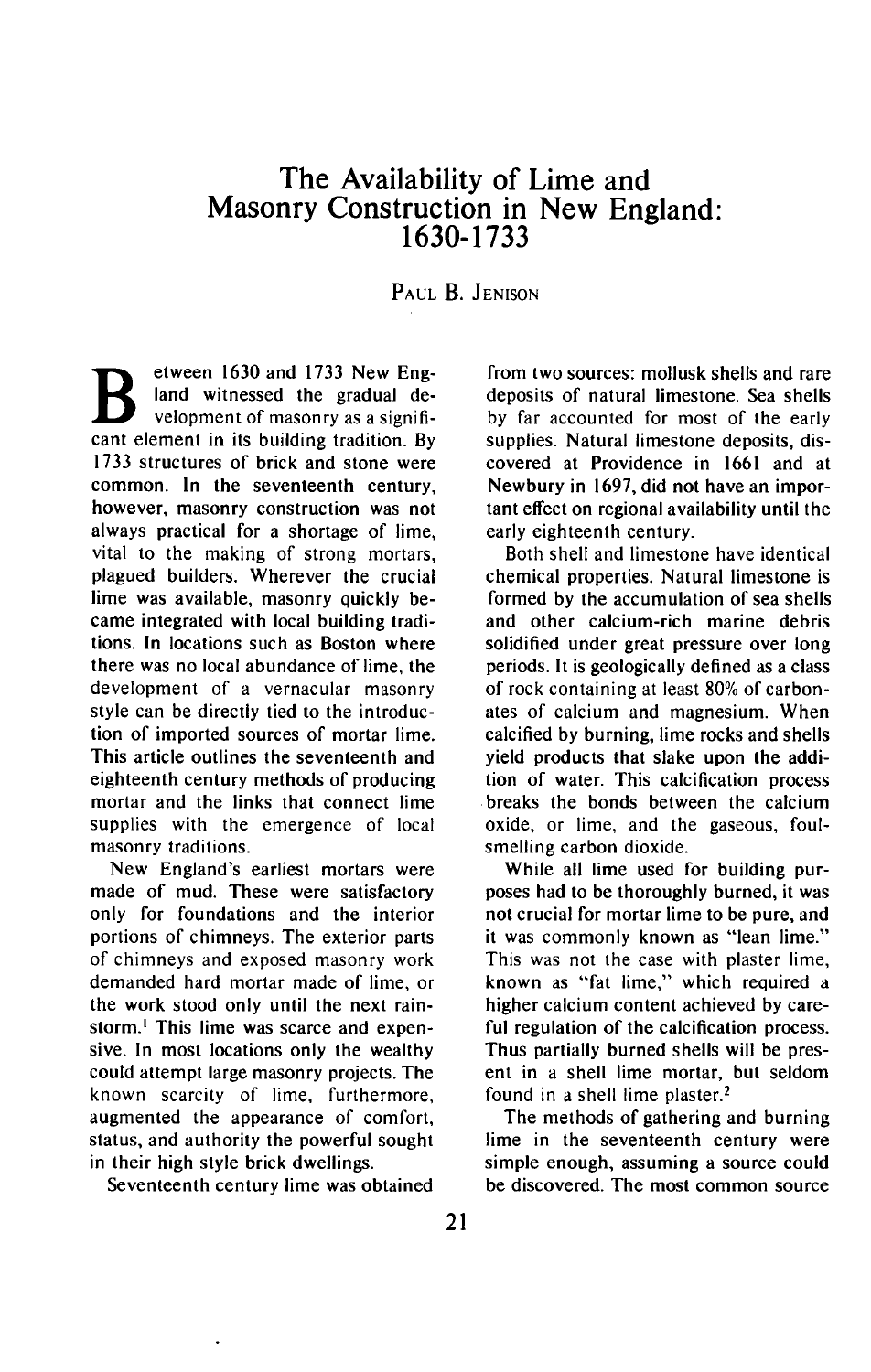**of shells were kitchen middens, the buried rubbish heaps left by Indians at their ancient camps. It was a kitchen midden,**  for example, that was the "lyme pitt" of **tanner Thomas Batt of Boston. Batt began mining there sometime before 1667, using his lime, for the most part, in tanning. The "lime liquors" opened up the fiber structure of the hides so that hair and protein matter could be easily removed.' In 1667 the Boston Town Records report, "There is lett out to Thomas Batt the lyme pitts, that he formerly rented, to make vse of them 14 yrs., at 75 6d."4 The "pitts" were located on the western side of Beacon Hill. The town records give a clue to their location in 1668, mentioning ". . . on the Town land wherein are lyme pitts . . . on the aforesaid street leading to the spring."' Only one other lime pit is mentioned in the early Boston records, a small "LimeKill" run by the brickmaker Richard Gridley in the "Southerly part of the town.'16 Apparently Batt and Gridley were the major suppliers of lime for Boston.** 

**These scattered middens were not sufficient to supply the lime needs of New England. With the many uses of lime creating a steady demand, settlers seized opportunities to gather shells swept onto beaches after storms. In 1694 one such storm swept quantities of shellfish onto the beaches of Lynn, producing a lime hysteria in the town. Hoping to reduce the general chaos of the situation the Lynn magistrates voted that townsmen could "dig and gather as many as they wished for their own use, but no more."' A penalty of twenty shillings awaited any who carted the shells out of the town to be burned into lime.** 

**Such storms were infrequent bonanzas. Impatient individuals often did not wait for a beaching and pillaged live oyster beds. This practice occurred in Provi-** **dence as late as 1728, although Providence, curiously, had large deposits of natural limestone. Quite understandably the practice was frowned upon by the town:** 

**Upon complaint made to this council1 that the Long oyster bed that hath bin the principal supply of oysters for the inhabitants and poore of our several Neighboring Precincts now likely to be wholey destroyed by those that take and have took up the trade of Lime burning . if any person or persons shall be taken and convicted of getting and gathering oysters and shells upon sd oyster bed in order for the makeing of Lime: shall forfeit all such shells or Lime that shall be so made . . . and procicuted as in Actions of Trespass in forty shillings.\*** 

**Once the limestone or the shells had been gathered the limeburner placed the material in a "field kiln." The kiln, in the shape of a "truncated cone inverted," was packed with a "charge consisting of limestone and fuel alternately stratified." The limestone or shell, soon glowing white from the heat, burned for eighteen hours or longer until it was completely calcined.9 Throughout the process steady currents of air were forced through the kiln to maintain the high temperatures required for a "good marble," as lime was then called.** 

**Nathaniel Hawthorne pictured the crude kilns and the men who tended them in the short story Erhan Brand. The "insufferable glare," the "curling and riotous flames," and the "athletic and coal begrimed figure of the limeburner" of Hawthorne's nineteenth century New England would not have been different two hundred years before.'O** 

**Often a large masonry project required supplies of lime beyond the production capacity of local limeburners. Lime-short Boston offers a good example of this problem in the construction of the Peter**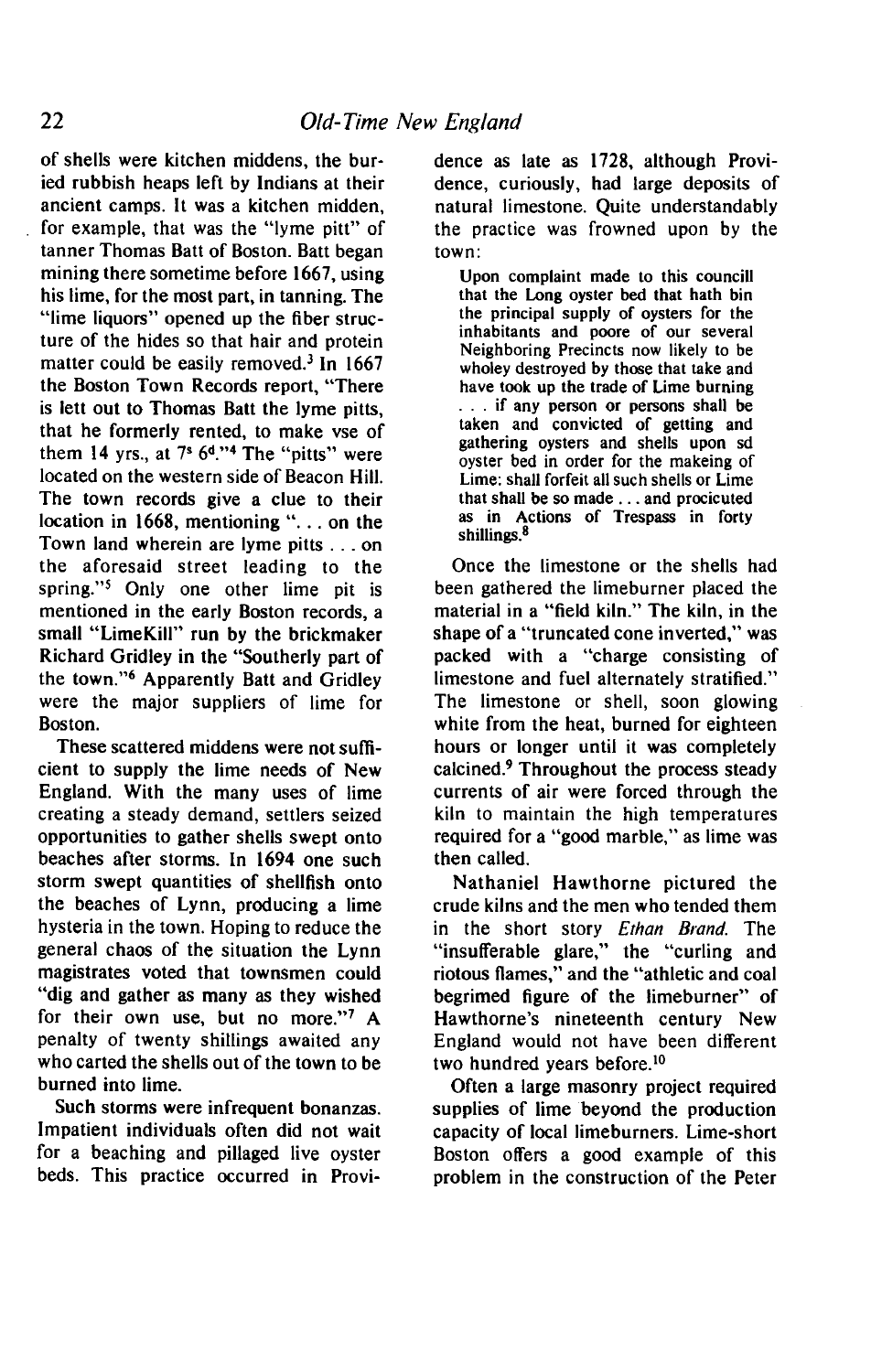**Sargeant House, completed in 1679. Sargeant purchased the land for his future home, in later years known as the Province House, on July 30, 1677. On September 25, 1677 the town records report that "liberty was granted to Mr. Peter Sargeant, to set up a limekiln upon Clay Hill near Fox Hill, if it be done with the advice and approbation of Deacon**  Elliot."<sup>11</sup>

Sargeant's wealth permitted such a **costly undertaking. The majority of**  Boston's citizens, however, could not **dream of such a project. Although the General Court had ordered on October 15, 1679 ". . . that henceforth no dwelling house in Boston shalbe erected & sett up except of stone or brick . . . ," in response to the awful destruction of the sweeping fire of August 1679, the townsmen refused to comply. The opposition to the masonry law, rooted in the high cost of compliance, was so intense that on May 19, 1680 the Court suspended "the executing and prosecution of the late lawe**  ... for the space of three years."<sup>12</sup> The **"three years" provision became meaningless as Boston authorities never again attempted to enforce the law. While Boston was never without brick structures - as early as 1652 there is mention of**  "Edw: Bendalls brick house"<sup>13</sup> - mason**ry was the exception and remained rare until the turn of the eighteenth century.** 

**The question of the importation of lime from outside of New England arises whenever early masonry is discussed. There is little evidence that lime was imported from outside the region for building purposes. Some "minor quantities" of imported lime and coral were discovered at the Saugus Iron Works**  archeological exploration<sup>14</sup> and English **vessels are known to have delivered lime to the West Indies. However, no seventeenth century document has been found** 

**recording the arrival of lime shipments to**  New England ports.<sup>15</sup>

**While Boston was short of lime for mortar, a few areas of New England possessed ample natural deposits. These locations developed unique masonry traditions in the seventeenth and eighteenth centuries. The gradual export of natural limestone from these areas influenced the development of masonry architecture in lime-short locations, such as Boston.** 

**Rhode Island was the first New England area to discover a natural deposit of limestone. In 1661 Robert Hackleton was 6' . . . to have liberty to burn lime upon the common meer about and to take stones**  and wood for the same purpose."<sup>16</sup> During **1665 the town of Providence proclaimed**  "... those lime rocks around Hackleton' **lime kiln shall perpetually be common and that no land shall be laid out on the north east or south east of said kiln.. . said kiln being at or near a place called**  Soakequoisett."<sup>17</sup> By 1669 there were two **limestone quarries in the vicinity of**  Providence - Dexter's Lime Rocks ten **miles north of Providence and the Manton deposit four miles west of Providence. The Manton kiln stood until 1904 and was described in that year as "twelve feet deep and ten feet in diameter," a very large kiln.\* '**

**The excitement of the Rhode Island discovery prompted Roger Williams to write Governor John Winthrop, Jr. of Connecticut, who was visiting Boston.**  Williams wrote that he had "... encour**aged Mr. [Gregory] Dexter to send you a limestone, and to salute you with this enclosed." If there was ". . . any occasion of yourself (or others) to use any of this stone . . . ," Williams wrote, a shipment was possible for ". . . Mr. Dexter hath lusty teams and lusty sons, and a very willing**  heart."<sup>19</sup>

**It is unknown whether Rhode Island**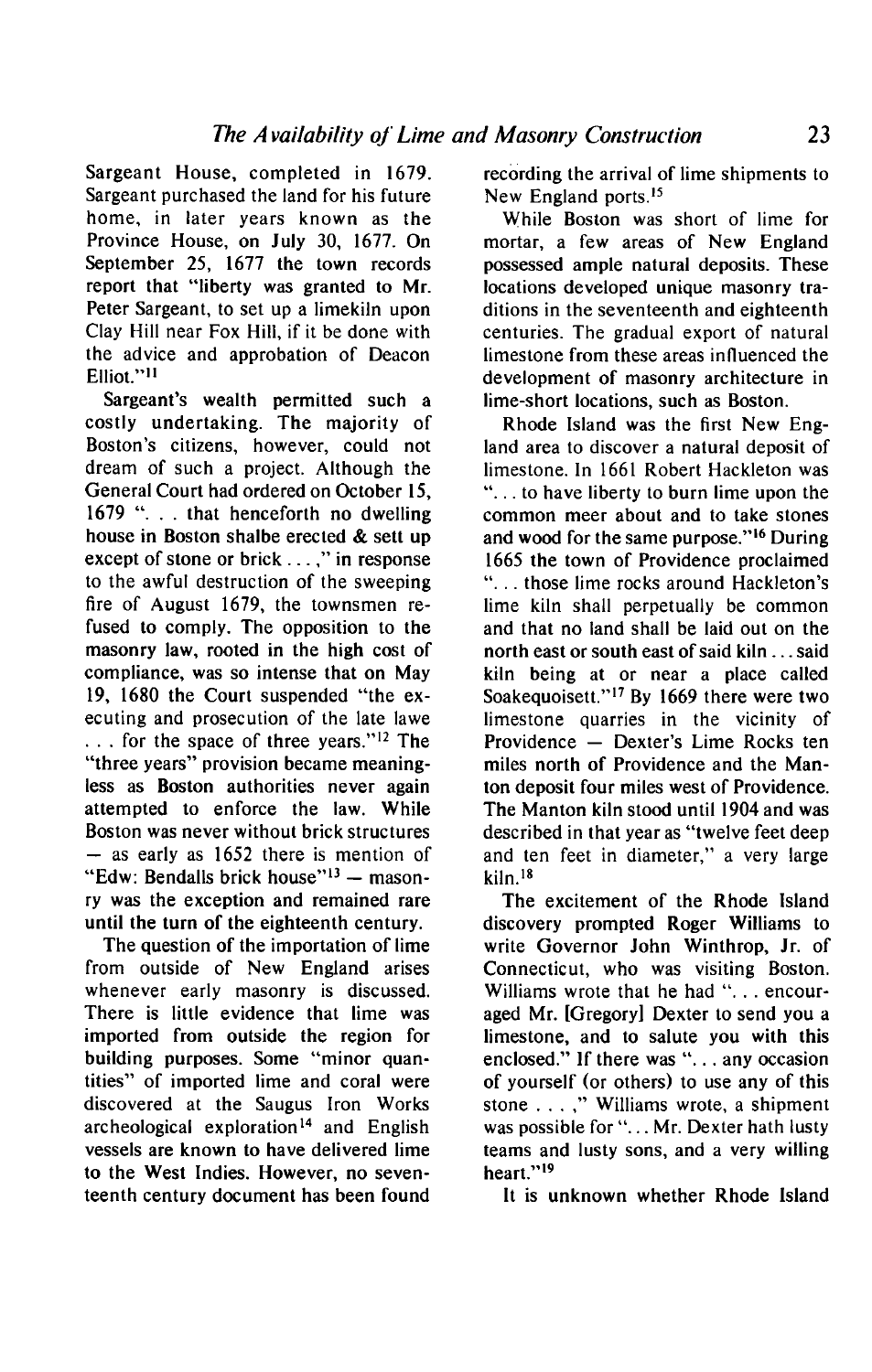**lime reached Boston or anywhere else in New England during the years immediately following the discovery. Within Rhode Island the limestone deposits played an important role in the development of a regional masonry style. Early Rhode Island masonry depended initially on the abundant shell supplies along Narragansett Bay. Up and down the shores of the bay the first settlers constructed dwellings of rubble stone and shell lime mortar. Many of these structures, including the demolished "Stone Castle" of the Greene Family, c. 1640, in Potowomut and the Samuel Cranston House, c. 1640, in Newport, were built**  entirely of stone.<sup>20</sup> Sometime during this **early settlement period the stone-ender dwelling emerged as the dominant style. This form combined a timber frame structure with an end wall made of stone. Even with the discovery of natural limestone in 1661 stone-enders constructed near the bay often used shell lime. One example of a shell lime stone-end is the Bliss House, c. 1680, in Newport. The availability of natural lime at Providence, however, permitted the stone-end form to flourish in growing areas distant from shell supplies.** 

**An examination and chemical analysis of mortar samples from eight remaining stone-end houses in Rhode Island and southeastern Massachusetts provides conclusive evidence that natural limestone was used in the mortars, with the single exception of the Bliss House. There are shell fragments in the mortars of all stone-enders, and this evidence has led to a belief that all Rhode Island masonry used shell lime. However the shell fragments in the mortar are not, in fact, calcined and were added to the aggregate much as broken glass was added to eighteenth century mortars. If shell lime had been used, fragments of partially** 

calcined shells would have been present.<sup>21</sup>

**The use of natural limestone for mortar was more economical than production of shell lime, for the limestone deposits were less expensive to mine than shells. The most humble of stone-end dwellings, such as the Clement Weaver House, c. 1680, in East Greenwich, and the Richard Searle House, c. 1677, in Oaklawn, used lime burned from limestone, even though the Clement Weaver House stands less than a mile from shell-strewn Narragansett Bay. The availability of natural limestone fostered the early stone masonry tradition of Rhode Island. Without the lime deposits, Rhode Island vernacular dwellings would have been quite different.** 

**When limestone deposits were discovered in Newbury, Massachusetts in 1697, the Rhode Island experience was repeated. The availability of lime in Newbury influenced local building. Samuel Sewall dutifully reported the ". . . account**  of the body of Lime-Stone discover'd at **Newbury. . . " in his Diary, declaring it to be "good marble." According to Sewall, the discovery had produced great excitement in Newbury, so that soon men I ' . . . began to come with Teams by 30 in a day . . ." to carry off the limestone to**  kilns.<sup>22</sup> After the discovery brick end **houses like the Short House, c. 1732, appeared in and about Newbury. For many years, lime burned from Newbury limestone was used in mortars throughout eastern Massachusetts. The Newbury his**torian Joshua Coffin remarked that "... **vast quantities of lime of the best quality were annually made in Newbury for nearly a century for export as well as home use."23** 

**After the Newbury discovery lime mortar was readily available in Boston. This new supply eliminated the need for the smelly shell lime kilns along the Charles,24 with cleaner air and cheaper masonry**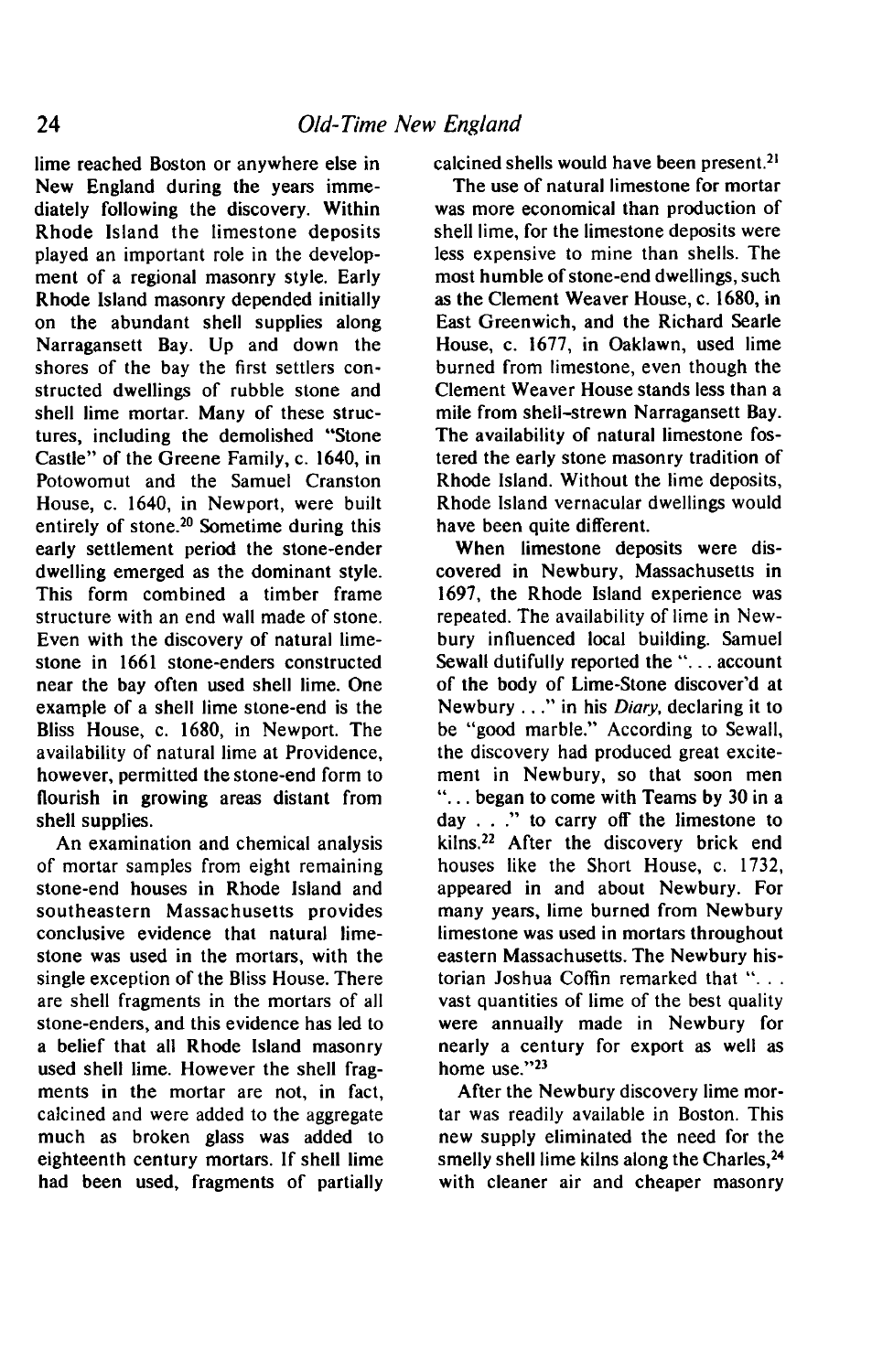**construction as a result. When in 1733 the Newbury lime was augmented by lime produced by William Maclntyre, "the father of limeburners" in Thomaston, Maine and shipped to Boston on the two lime sloops of Samuel Waldo, the era of lime shortage was over. Now Boston architecture made the final transformation from wood to masonry; Boston, from this time forward, was a city of red brick.2S** 

**In the course of one century New** 

**England passed from a region short in lime to an area with adequate supplies. Where abundant lime supplies existed, as in Rhode Island and Newbury, early masonry traditions thrived. Masonry building patterns expanded throughout the region after the discovery of limestone sources. Only with the transport of lime to Boston and other lime-poor sections could masonry become an important part of the**   $entire region's architectural tradition.$ 

## **NOTES**

<sup>1</sup> Rain was a problem when mud mortars were **used. John Winthrop, for example, constructed a "building of stone at Mistick" that "f . . . not being finished, and laid with clay for want of lime) two sides were washed down to the ground . . ." Journal, "History of New England." ed. James Kendall Hasmer (New York: Charles Scribners ' Sons, 1908), pp. 69-70.** 

**2 Roger Lee Grindle, Quarry and Kiln: The Story of Maine Limestone (Rockland. Me.: Courier-Gazette, 1971). p. 20.** 

<sup>3</sup> Fred O'Flaherty, ed., The Chemistry and **Technology of Leather (New York: Reinhold**  Publishing, n.d.), p. 229. Lime had many uses in **the seventeenth century. Besides tanning and its use in mortar, it was necessary in sugar making, soap boiling, and sanitation.** 

<sup>4</sup> A Report of the Record Commissioners of the **City of Boston, Boston Town Records 1660-1701 (Boston: Rockwell and Churchill, 1881). p. 35.** 

**5 Suffolk County (Massachusetts) Deeds, V, p. 494. See also Suffolk County Deeds, V, p. 495; XIII, p. 387; Boston Town Records, 1660-1701, p. 1.** 

**6 Suffolk County Deeds, VIII. p. 352. Also see Boston Town Records, 166GI 701, p. I.** 

**' Alonzo Lewis, History of Lynn (Boston: Samuel Dickenson, 1844), pp. 185-186.** 

**s The Early Records of the Town of Providence (Providence: Remington, 1897). X11, p. 89.** 

**9 Bryan Higgins, Experiments and Observations of . . . Cements and Quick Limes (London: T. Cadell. 17801, p. 280.** 

<sup>10</sup> Nathaniel Hawthorne, Hawthorne's Short Sto**ries, ed. Newton Arvin (New York: Alfred A.**  Knopf, 1975), pp. 375-390.

**I ' Boston Town Records, 1660-1701, p. 113 and Suffolk County Deeds, X, p. 144.** 

**I2 Nathaniel B. Shurtleff, ed. Records of the Governor and Company of' the Massachusetts Bay in New England t/628-86), 5 vols. (Boston: W. White, 1853-54), V, p. 240. See Abbott L. Cummings, "The Domestic Architecture of Boston, 1660-1725," Archives of American Arr Quarterly Journal. vol. 9, no. 4, 1971, pp. l-16.** 

**r3 Ibid.. V, pp. 266-267; Suffolk County Deeds, I, p. 117.** 

**I4 Neal E. Hartley, Ironworks on the Sougus (Norman, Okla.: Univ. of Oklahoma Press, 1957), p. 169.** 

**I5 See Higgins, p. 21 I.** 

**r6 Providence Records, III, p. 8.** 

**r7 Providence Records, III, p. 66.** 

**I8 D. H. Harris, "Nautaconkanut Evening," Providence Journal, April 3, 1904, p. 24. For a discussion of the location of Rhode Island limestone deposits see Sidney S. Rider, The Lands of Rhode Island as they were known to Cononcius and Miantunnomi when Roger Williams came in 1636 (Providence, n.d.), p. 270.** 

**t9 Williams to Winthrop, August 19, 1669, Publications of the Narragansett Club (Providence: 1874), VI, p. 332.** 

**2o Little is known of these houses. See Oliver Payson Fuller, The History of Warwick (Provi-**